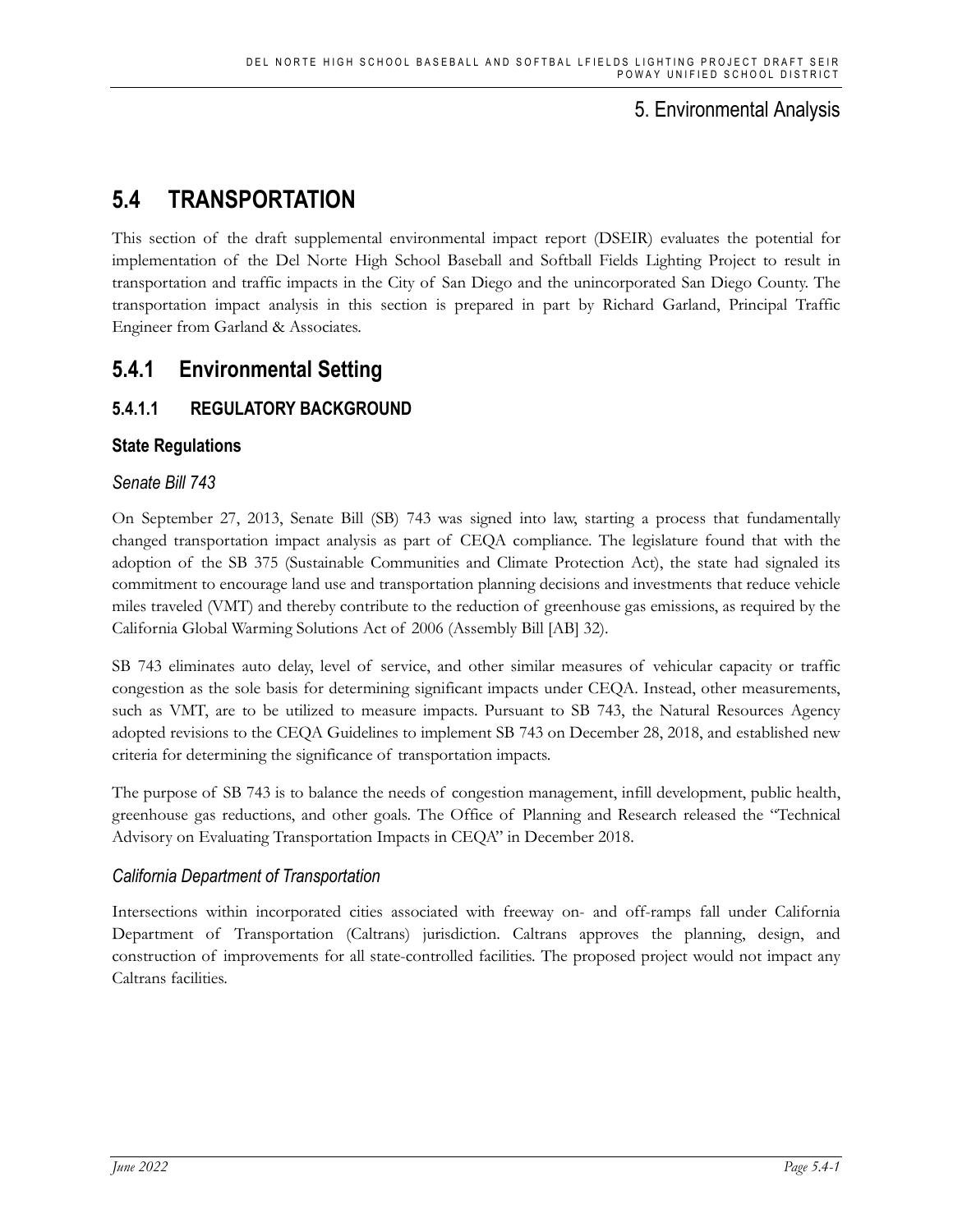### **Regional Regulations**

### *San Diego Forward: The 2021 Regional Plan*

The San Diego Association of Governments (SANDAG) is a regional planning agency and Metropolitan Planning Organization (MPO) composed of 18 cities and the county government within the San Diego region. SANDAG must prepare a Regional Transportation Plan every four years that includes a Sustainable Communities Strategy consisting of land use, housing, and transportation strategies that, if implemented, would allow the region to meet its regional targets for greenhouse gas emissions reductions from passenger vehicle use established by the California Air Resources Board. The 2021 Regional Plan includes a blueprint for a regional transportation system to serve existing and projected residents and workers in the San Diego region, enhancing quality of life and offering more mobility options for people and goods. The 2012 Regional Plan also addresses the regional transportation challenges that are deeply connected to larger societal issues and impact everyone's quality of life, including economic and social inequities, climate change, public health, and safety.

### **Local Regulations**

### *County of San Diego Transportation Study Guidelines*

The County's adopted Transportation Study Guidelines (TSG) dated June 2020 has the following VMT screening criteria. However, the County is in the process of updating its TSG for VMT which establishes a VMT threshold using the regional average.

### Screening Criteria for CEQA VMT Analysis

The requirements to prepare a detailed transportation VMT analysis apply to all land development projects except those that meet at least one of the following screening criteria. Such a project would have a less than significant VMT impact.

- 1. **Projects in a VMT-Efficient Area.** A VMT-efficient area is any area with an average VMT per resident, VMT per employee, or VMT per service population is 15 percent below the baseline average for the unincorporated county. Land use projects may qualify for the use of VMT-efficient area screening if the project can be reasonably expected to generate VMT per resident, per employee, or per service population that is similar to the existing land uses in the VMT efficient area.
- 2. **Small Residential and Employment Projects.** Projects generating less than 110 daily vehicle trips may be presumed to have a less than significant impact absent substantial evidence to the contrary. (Trips are based on the number of vehicle trips calculated using national ITE trip generation rates with any alternative modes/location-based adjustments applied.)
- 3. **Projects in a Transit Accessible Area.** Projects within a half mile of an existing major transit stop or an existing stop along a high-quality transit corridor may be presumed to have a less than significant impact absent substantial evidence to the contrary. Note that Sprinter stations are considered major transit stops. This presumption may not apply if the project: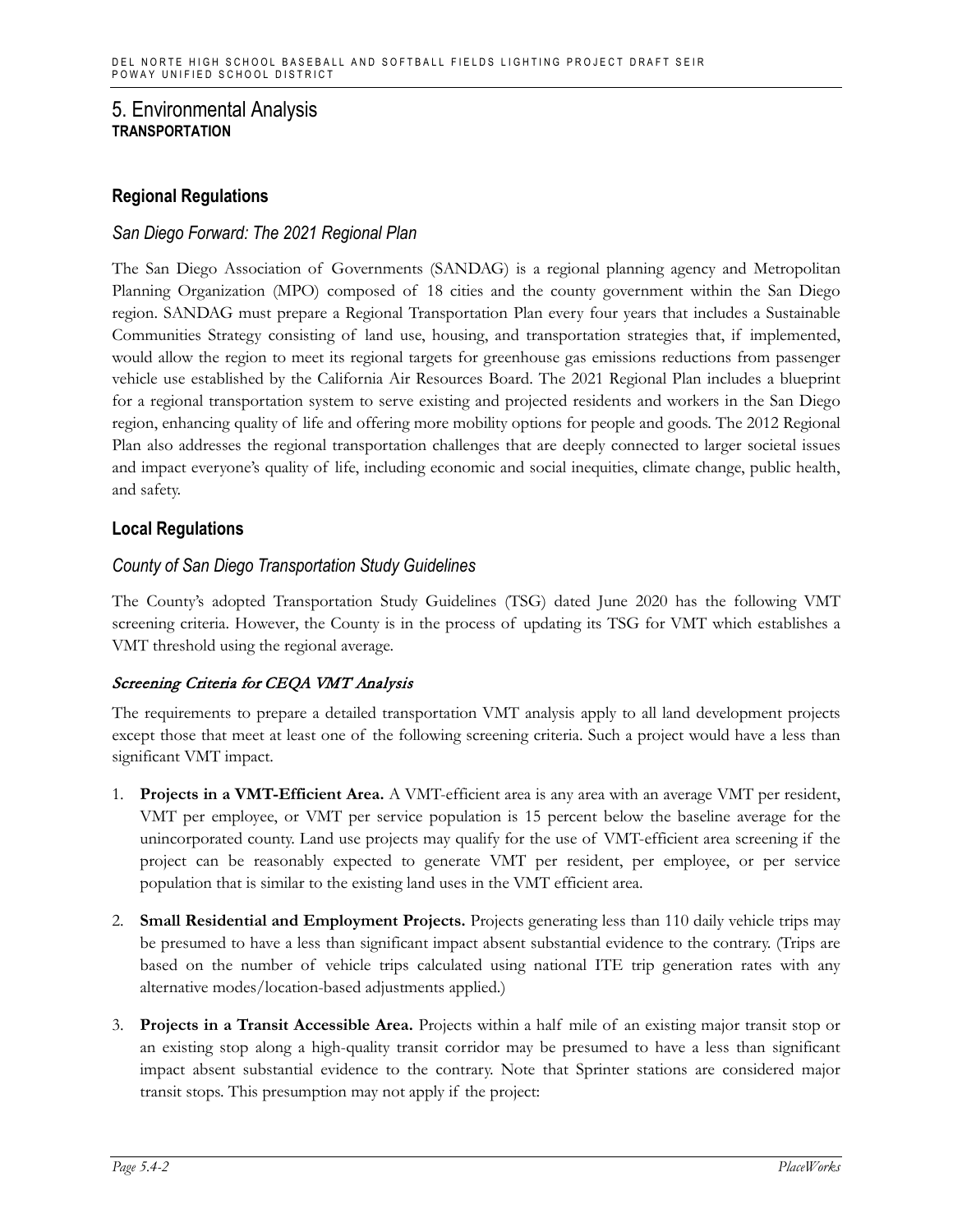- Has a floor area ratio of less than 0.75.
- Includes more parking for use by residents, customers, or employees of the project than required by the County.
- Is inconsistent with SANDAG's most recent Sustainable Communities Strategy.
- Replaces affordable residential units with a smaller number of moderate- or high-income residential units.
- 4. **Local-Serving Retail/Service Projects.** Local-serving retail/service projects of less than 50,000 square feet may be presumed to have a less than significant impact absent substantial evidence to the contrary. Local-serving retail/service generally improves the convenience of shopping close to home and has the effect of reducing vehicle travel.
- 5. **Local-Serving Public Facilities and Other Uses.** Public facilities that serve the surrounding community or public facilities that are passive use may be presumed to have a less than significant impact absent substantial evidence to the contrary. These do not include facilities or uses that would attract users from outside the vicinity of the use. The following are examples of local-serving facilities and uses:
	- Transit centers
	- Schools
	- Libraries
	- Post offices
	- Park-and-ride lots
	- Local health/medical clinics
	- Law enforcement and fire facilities
	- Local parks and trailheads
	- Government offices
	- Communication and utility buildings
	- Water sanitation buildings
	- Waste management buildings
- 6. **Redevelopment Projects with Greater VMT Efficiency.** Where a project replaces existing VMTgenerating land uses, the project may be presumed to have a less than significant impact if the total project VMT is less than the existing land use's total VMT, absent substantial evidence to the contrary.
- 7. **Affordable Housing.** An affordable housing project may be presumed to have a less than significant impact absent substantial evidence to the contrary if 100 percent of units are affordable.

### *City of San Diego*

#### Transportation Study Manual: CEQA Transportation VMT Requirements

The City of San Diego provides the following screening criteria.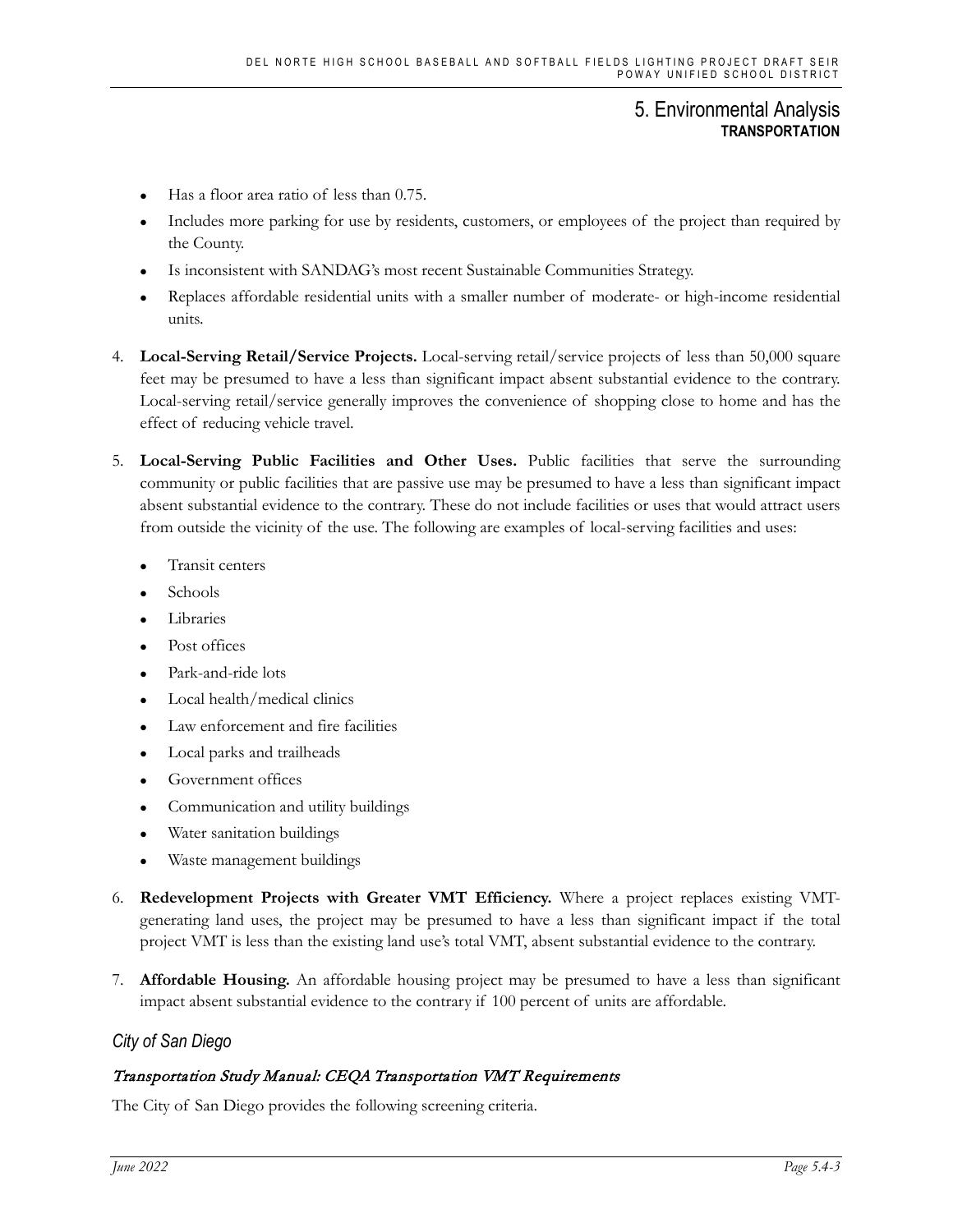- 1. Residential or Commercial Project in a VMT-Efficient Area
- 2. Industrial or Agricultural Project in a VMT-Efficient Area
- 3. Small Project generating less than 300 daily unadjusted driveway trips using the City of San Diego trip generation rates/procedures
- 4. Local-Serving Retail/Recreational Project
- 5. Local-Serving Public Facility
- 6. Affordable Housing
- 7. Mixed-Use Project Screening Considerations
- 8. Redevelopment Project Screening Considerations

Under both the City of San Diego and the County of San Diego, the proposed project is screened from further VMT analysis under the criteria of local-serving public facilities.

## **5.4.1.2 EXISTING CONDITIONS**

Del Norte High School is bounded by Nighthawk Lane on the west, Del Sur Ridge Road and Lone Quail Road on the north, Deer Ridge Road on the east, and Camino San Bernardo on the south. The school campus is partially in the City of San Diego (west side of the campus) and partially in unincorporated San Diego County (east side). The baseball and softball fields that would be lighted are on the northwest corner of Camino San Bernardo and Deer Ridge Road. There are four fields at this location, but only two of the fields would be lighted, the varsity baseball and softball fields.

This section provides a brief description of the streets that run ad jacent to the project site, the types of traffic control at each intersection, and the existing transit service in the area.

### **Existing Roadways**

- **Deer Ridge Road** is a two-lane, north-south street that abuts the east side of the school campus and runs adjacent to the ballfields site. It has sidewalks on both sides of the street and no bike lanes. There is a gated driveway on Deer Ridge Road for maintenance and emergency access and a pedestrian access gate adjacent to the ballfields. The speed limit on Deer Ridge Road is 25 miles per hour.
- **Camino San Bernardo** is a two- to four-lane, east-west street that abuts the south side of the school campus and runs adjacent to the ballfields site. It has two lanes adjacent to the school site west of Deer Ridge Road and widens to four lanes east of Deer Ridge Road. There are bike lanes and sidewalks on both sides of the street adjacent to the school campus and east of Deer Ridge Road. West of Nighthawk Lane there are sidewalks on both sides of the street, but no bike lanes. The speed limit on Camino San Bernardo is 45 miles per hour.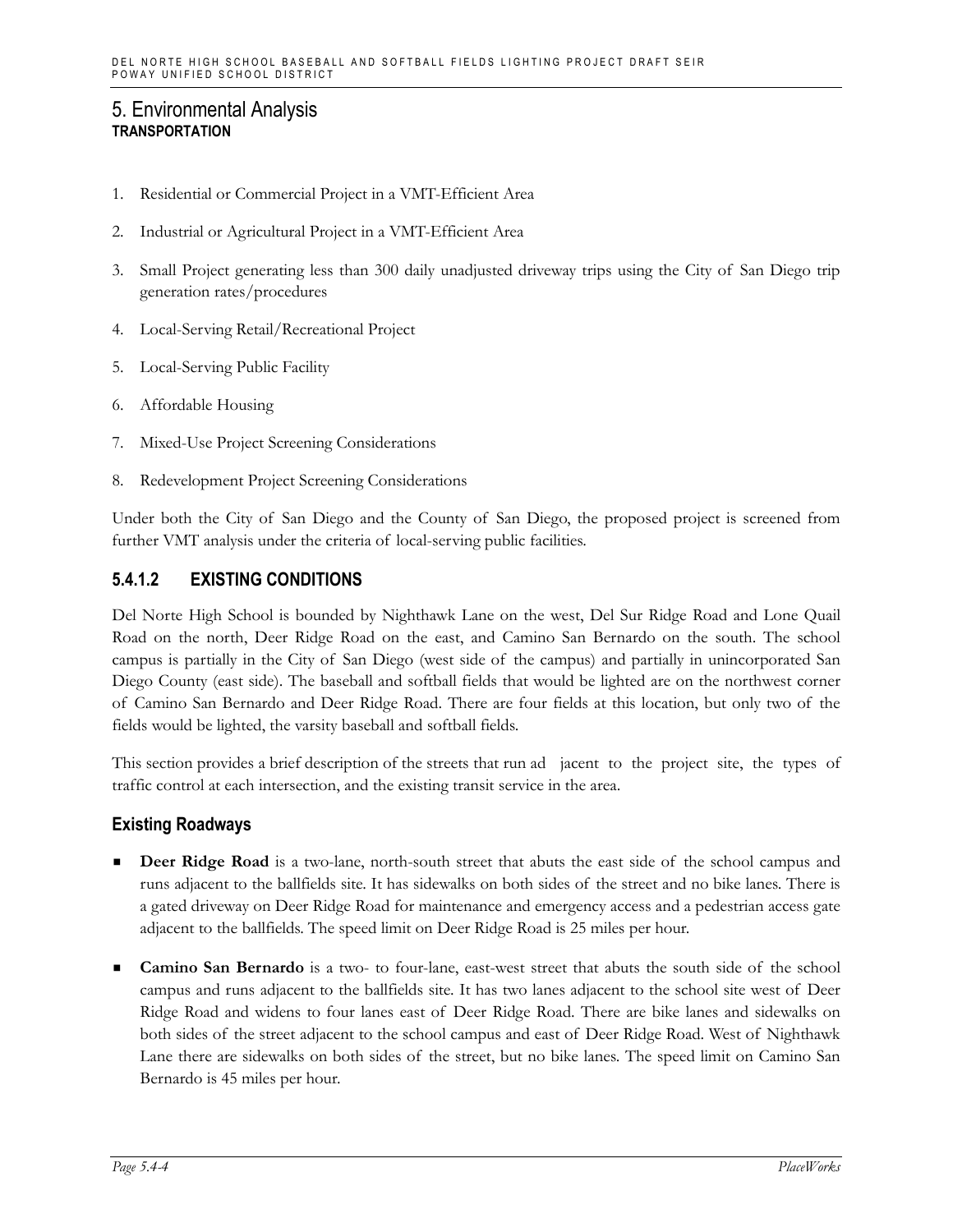- **Nighthawk Lane** is a two-lane, north-south street that abuts the west side of the school campus. It has a bike lane and a sidewalk on both sides of the street. There are three school access driveways on Nighthawk Lane. One is the main access driveway to the school's parking lot, which forms the fourth leg of the signalized intersection of Nighthawk Lane and Potomac Ridge Road. The second is a minor access driveway at the south end of the parking lot that only accommodates right turns into and out of the parking lot because of a raised median on Nighthawk Lane. The third driveway is a gated maintenance and emergency access driveway adjacent to the school's football stadium. The speed limit on Nighthawk Lane is 25 miles per hour.
- **Del Sur Ridge Road** is a two-lane, east-west street that abuts the north side of the school campus. It has a bike lane and a sidewalk on both sides of the street. An exit-only driveway on Del Sur Ridge Road allows motorists to exit from the north end of the school's parking lot. It only accommodates right turns out of the parking lot because of a raised median at this location on Del Sur Ridge Road. The speed limit on Del Sur Ridge Road is 25 miles per hour.
- **Long Quail Road** is a two-lane street that runs along the northeast corner of the school campus. It has sidewalks on both sides of the street and no bike lanes. The speed limit on Lone Quail Road is 25 miles per hour.

The intersections that are adjacent to the school campus and the types of traffic control at each intersection are shown in Table 5.4-1, *Intersections Adjacent to Del Norte High School*.

| Intersection                                                | .<br><b>Traffic Control</b>   | <b>School Crosswalks (Yellow)</b> |
|-------------------------------------------------------------|-------------------------------|-----------------------------------|
| Nighthawk Lane at Camino San Bernardo                       | 3-Way Stop Signs              | Yes                               |
| Nighthawk Lane at Potomac Ridge Road/School's Main Driveway | <b>Traffic Signal</b>         | Yes                               |
| Nighthawk Lane at Del Sur Ridge Road                        | <b>Traffic Signal</b>         | Yes                               |
| Del Sur Ridge Road at Lone Quail Road                       | <b>Traffic Signal</b>         | Yes                               |
| Lone Quail Road at Deer Ridge Road                          | 4-Way Stop Signs              | No                                |
| Deer Ridge Road at Fox Valley Way                           | Stop Sign on Fox Valley Way   | No                                |
| Deer Ridge Road at Deer Ridge Place                         | Stop Sign on Deer Ridge Place | No                                |
| Deer Ridge Road at Camino San Bernardo                      | 4-Way Stop Signs              | Yes                               |
| Camino San Bernardo at Edgehill Road                        | Stop Sign on Edgehill Road    | No                                |

**Table 5.4-1 Intersections Adjacent to Del Norte High School**

## **Public Transportation**

The San Diego Metropolitan Transit System operates two bus lines in the general area, but neither is in the immediate vicinity of the school site. Route 20 runs along Camino del Norte, Bernardo Center Drive, and West Bernardo Drive, and Route 945 runs along West Bernardo Drive. However, these bus routes are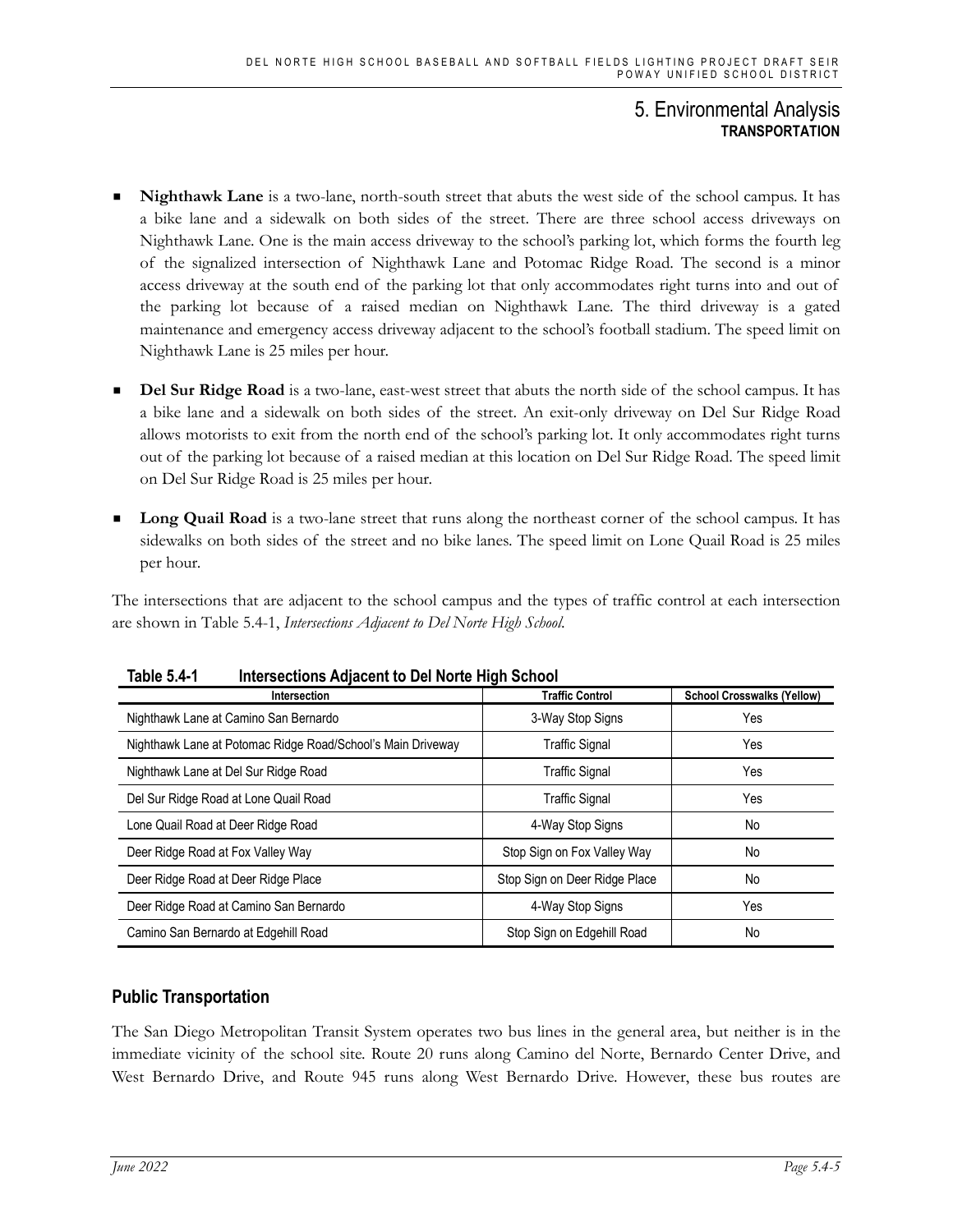approximately two miles east of Del Norte High School and do not offer a convenient public transportation option for patrons of the ballfields.

# **5.4.2 Thresholds of Significance**

According to Appendix G of the CEQA Guidelines, a project would normally have a significant effect on the environment if the project would:

- T-1 Conflict with a program, plan, ordinance, or policy addressing the circulation system, including transit, roadway, bicycle, and pedestrian facilities.
- T-2 Conflict or be inconsistent with CEQA Guidelines § 15064.3, subdivision (b).
- T-3 Substantially increase hazards due to a geometric design feature (e.g., sharp curves or dangerous intersections) or incompatible uses (e.g., farm equipment).
- T-4 Result in inadequate emergency access.

## **5.4.3 Plans, Programs, and Policies**

There are no plans, programs, or policies applicable to the proposed project.

## **5.4.4 Environmental Impacts**

## **Summary of Impacts Identified in the Certified EIR**

The Certified EIR was certified in 2006, before SB 743 was signed into law (September 27, 2013) and fundamentally changed transportation impact analysis for CEQA compliance. Pursuant to CEQA Guidelines Section 15064.3, metrics related to VMT became effective beginning July 1, 2020. Therefore, the Certified EIR evaluated traffic impacts under the LOS metrics, not VMT. The Certified EIR determined that the approved project would result in an increase in traffic that was substantial compared to the existing traffic load and capacity of the street system, and it provided a mitigation measure to reduce LOS impacts to a less than significant level. The Certified EIR also found that the development and operation of a high school could result in an increased number of traffic conflicts and a corresponding increase in the probability of an accident occurring due to the increased number of pedestrian, bicycles, and the vehicular movements at the school driveways and the nearby intersections. However, this impact was less than significant with the incorporation of mitigation measures.

## **5.4.4.1 IMPACT ANALYSIS**

The following impact analysis addresses the thresholds of significance; the applicable thresholds are identified in brackets after the impact statement.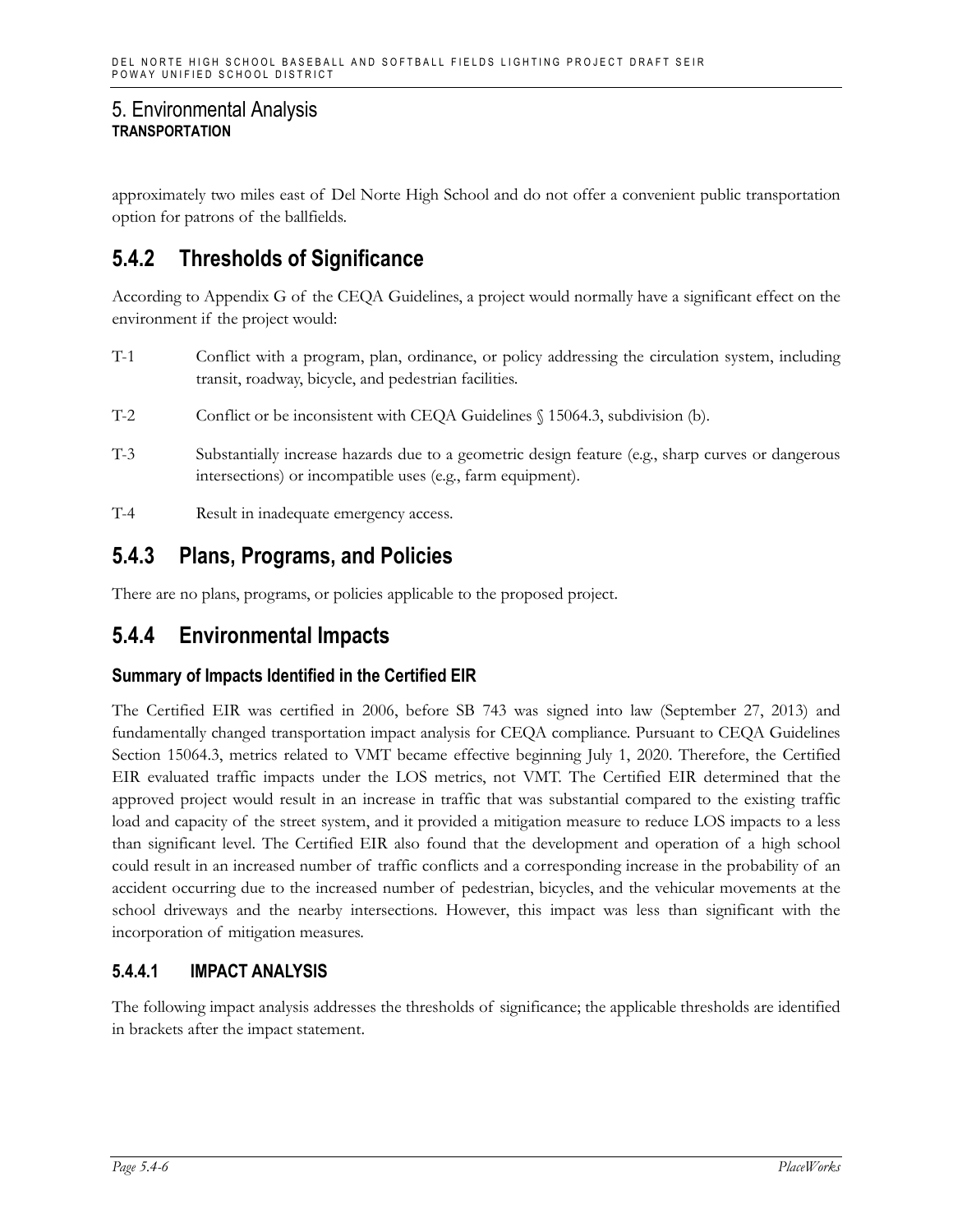#### **Impact 5.4-1: The proposed project would not conflict with a program, plan, ordinance, or policy addressing the circulation system, including transit, roadway, bicycle, and pedestrian facilities. [Threshold T-1]**

Construction of the proposed project would entail large construction equipment, transportation of equipment to and from the construction sites, and worker vehicles. However, construction traffic would be temporary, and all construction activity and staging areas would be within the existing campus. Therefore, the proposed project would not obstruct traffic lanes or have any long-term effects on the circulation system.

At project completion, the proposed project would provide the opportunity for extended use of the ballfields into the evening hours by students and the general public, even with the later starting hours. Both ballfields are currently used by students from 2:00 pm to 6:30 pm for practices and games, with up to 35 participants (players and coaches) during practices and 60 participants and 80 spectators for games. These activities run from February to June, and there are typically two games per week and one game on any given day (see Chapter 3, *Project Description,* Table 3-1, *Activities Schedule*).

Little League/community use of the fields runs from August to December and typically involves 35 participants per field on weekdays and 35 participants and up to 50 spectators per field on weekend days. The Little League/community use of the fields only occurs when the school is not using them. There are typically three weekday games per week on each field and two weekend games per week.

The proposed project is not anticipated to change the number of practices and games at the fields but would extend the hours of use until 8:00 pm on weekdays from February to June and until 9:00 pm on weekdays from August to December. Weekend use of the ballfields would not change from the existing conditions except for special occasions pursuant to the District's facilities-use policy. The total number of participants and spectators on any given day is not anticipated to change.

Current access to the ballfields is through the campus, and the primary vehicular access to and from the school's parking lot is provided from Nighthawk Lane and Del Sur Ridge Road. In addition, there is a gated maintenance and emergency vehicle access driveway on Deer Ridge Road. Deer Ridge Road also has a pedestrian access gate, which would allow the public to park on Deer Ridge Road to access the ballfields. These vehicular and pedestrian access features would not change as a result of the project.

Because the field lighting project would not result in an overall increase in the number of practices or games at the ballfields but only shift the hours of use at the fields, the project would not result in an increase in the volumes of traffic generated by the fields. Table 5.4-2, *Anticipated Shift in Traffic Patterns at the Sports Fields*, shows the estimated traffic volumes by time of day for the existing conditions scenario and the "with proposed project" scenario.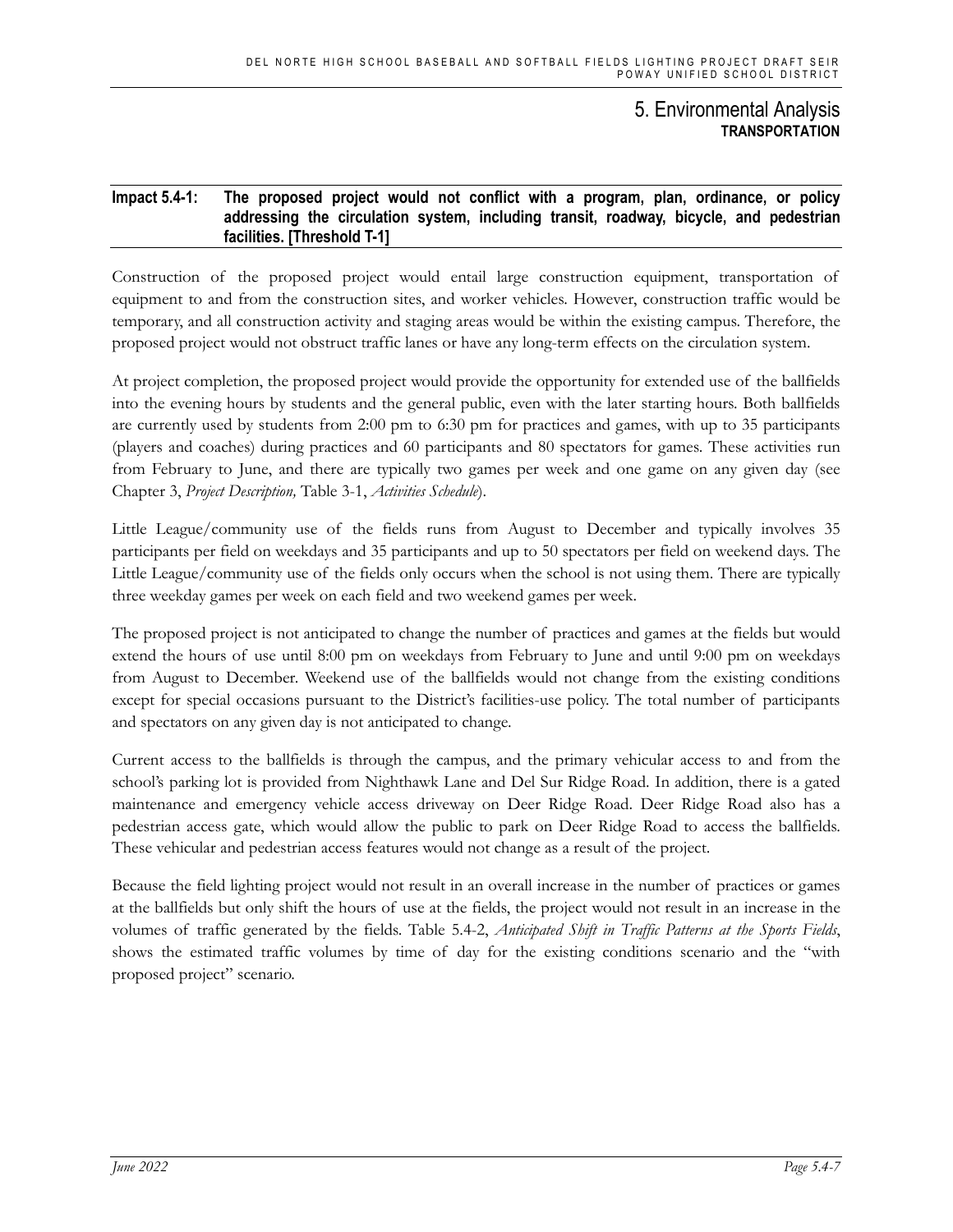| <b>Time of Year and Activity</b> | <b>Traffic Volumes</b> | <b>Time of Day</b><br><b>Existing Conditions</b> | Time of Day<br><b>With Proposed Project</b> |
|----------------------------------|------------------------|--------------------------------------------------|---------------------------------------------|
| February to June Practice Days   | 35 arrivals            | 2:00 to 4:00 pm                                  | 3:00 to 5:00 pm                             |
|                                  | 35 departures          | 4:00 to 6:00 pm                                  | $6:00$ to 8:00 pm                           |
| February to June Game Days       | 140 arrivals           | 3:00 to 4:00 pm                                  | 3:00 to 4:00 pm                             |
|                                  | 140 departures         | 5:00 to 6:00 pm                                  | 6:00 to 7:00 pm                             |
| August to December Weekday       | 70 arrivals            | 3:30 to 4:30 pm                                  | 5:00 to 6:00 pm                             |
| Little League/Community Use      | 70 departures          | 6:00 to 7:00 pm                                  | 8:00 to 9:00 pm                             |
| August to December Weekend       | 170 arrivals           | 8:30 am to 1:30 pm                               | 8:30 am to 1:30 pm                          |
| Little League/Community Use      | 170 departures         | 12:00 to 5:00 pm                                 | 12:00 to 5:00 pm                            |

**Table 5.4-2 Anticipated Shift in Traffic Patterns at the Sports Fields**

The arrival and departure numbers shown in the "Traffic Volumes" column are based on the worst-case scenario, where each of the participants and spectators would travel in a single vehicle. It is highly likely that multiple participants and spectators would travel in most of the vehicles, which would reduce the traffic volumes shown in the table. Also, many of the student participants would already be at the school and would walk across campus to the fields, further reducing the number of arrivals shown in the table. The traffic volumes shown in the table, therefore, represent a conservative, worst-case scenario.

Table 5.4-2 shows that the primary impact of the field lighting project would be that the traffic patterns would shift to later times. For example, the 35 arrivals on practice days from February to June would shift by one hour—from 2:00 to 4:00 pm for existing conditions to 3:00 to 5:00 pm for the "with field lighting" scenario. The 35 departures would shift by two hours—from 4:00 to 6:00 pm for existing conditions to 6:00 to 8:00 pm for the "with field lighting" scenario. The most substantial impact would be from the weekday departures for the Little League/community use activities, which would shift from 6:00 to 7:00 pm for existing conditions to 8:00 to 9:00 pm for the "with field lighting" scenario. Many of the 70 departing vehicles during this time period would affect Deer Ridge Road and the other streets in the immediate vicinity of the school. So the primary transportation impact of the sports lighting project is that traffic would be added to the streets in the school vicinity between the hours of 7:00 and 9:00 pm.

Traffic counts taken on Deer Ridge Road in April 2022 found that there are 40 vehicles per hour between 7:00 and 8:00 pm and 18 vehicles per hour between 8:00 and 9:00 pm. The project would shift up to 35 vehicles between 7:00 and 8:00 pm from February and June and up to 70 vehicles between 8:00 and 9:00 pm from August to December. This shift would be adding new traffic to the existing traffic volumes, which are extremely low. However, it would not result in a significant impact because these traffic volumes are still low.

The proposed project would generate a demand for nonmotorized travel because some event patrons would travel to and from the ballfields as pedestrians or on bicycles. The streets adjacent to the school have sidewalks along both sides of the street, and the intersections adjacent to the school—Deer Ridge Road/Camino San Bernardo, Nighthawk Lane/Camino San Bernardo, Nighthawk Lane/Potomac Ridge Road, Nighthawk Lane/Del Sur Ridge Road, and Del Sur Ridge Road/Lone Quail Road—are equipped with painted crosswalks and traffic signals or all-way stop signs. The signalized intersections have pedestrian signals with push buttons, and bike lanes are provided on Camino San Bernardo, Nighthawk Lane, Potomac Ridge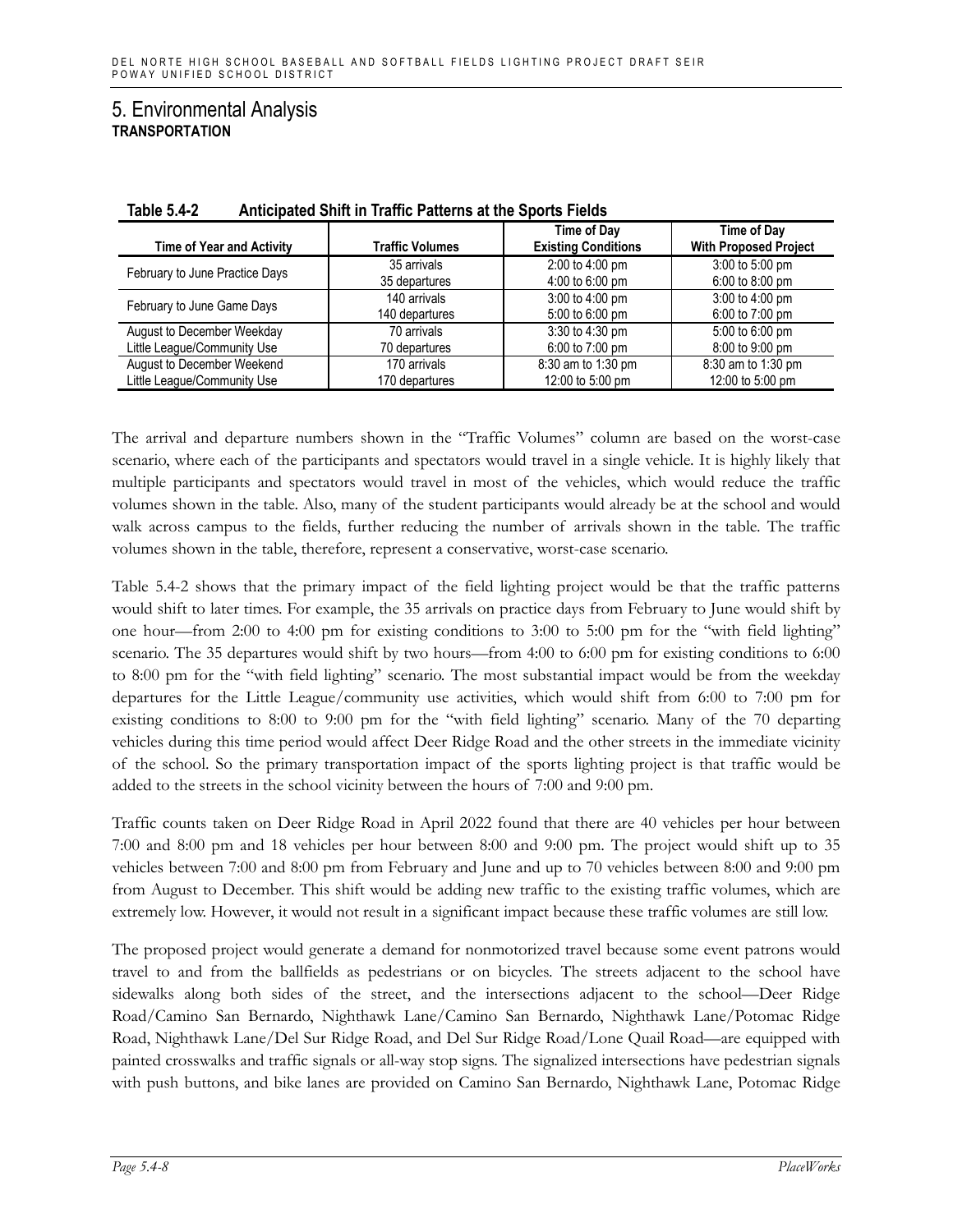Road, and Del Sur Ridge Road. In addition, bike racks are available at the school. So there are multiple features at and near the ballfields that can accommodate bicycle and pedestrian travel.

In summary, the proposed project would not adversely affect traffic conditions on the study area street network or the performance of any transit or nonmotorized transportation facilities. The project would not conflict with a program, plan, ordinance, or policy addressing the circulation system, including transit, roadway, bicycle, and pedestrian facilities.

### Level of Significance Before Mitigation: Less than significant impact.

#### **Impact 5.4-2: The proposed project would not conflict or be inconsistent with CEQA Guidelines § 15064.3, subdivision (b). [Threshold T-2]**

The District has not adopted guidelines and thresholds to evaluate transportation impacts and normally applies regulations adopted by the local agencies affected. For this project, the local agencies affected are the County of San Diego for unincorporated areas and the City of San Diego.

The proposed project also meets the project-type screening criteria based on the County's adopted TSG, which is currently being updated. The TSG states that public facilities that serve the surrounding community may be presumed to have a less than significant impact absent substantial evidence to the contrary. These do not include facilities or uses that would attract users from outside the vicinity of the use. Schools and local parks use are examples of local-serving facilities and uses. The City of San Diego's "Transportation Study Manual" dated September 29, 2020, also screens local-serving public facility from a detailed VMT analysis because they are considered to have a less than significant VMT impact. The proposed project would provide sports lighting to two of the four existing high school ballfields. The proposed project would serve the existing high school and community programs already happening on the high school campus, and would not increase site-generated traffic volumes. The project is presumed to result in a less than significant VMT impact, and no further VMT analysis is required. The proposed project would not conflict or be inconsistent with CEQA Guidelines § 15064.3, subdivision (b).

Level of Significance Before Mitigation: Less than significant impact.

### **Impact 5.4-3: The proposed project would not substantially increase hazards due to a geometric design feature (e.g., sharp curves or dangerous intersections) or incompatible uses (e.g., farm equipment). [Threshold T-3]**

The proposed project would occur within the existing high school campus and would not modify the existing on- or off-site circulation systems. Public access to the sports fields would continue through the campus from the parking lot that is accessed via the existing driveways on Nighthawk Lane and Del Sur Ridge Road. No new land uses would be created that could potentially increase hazards or impact the design of the existing high school access. The streets, intersections, and driveways are designed to accommodate the anticipated levels of vehicular and pedestrian activity and have historically accommodated daily school and athleticsrelated traffic. The addition of field lights would be compatible with the design and operation of a high school. All construction staging would be within the existing campus. The proposed project would not result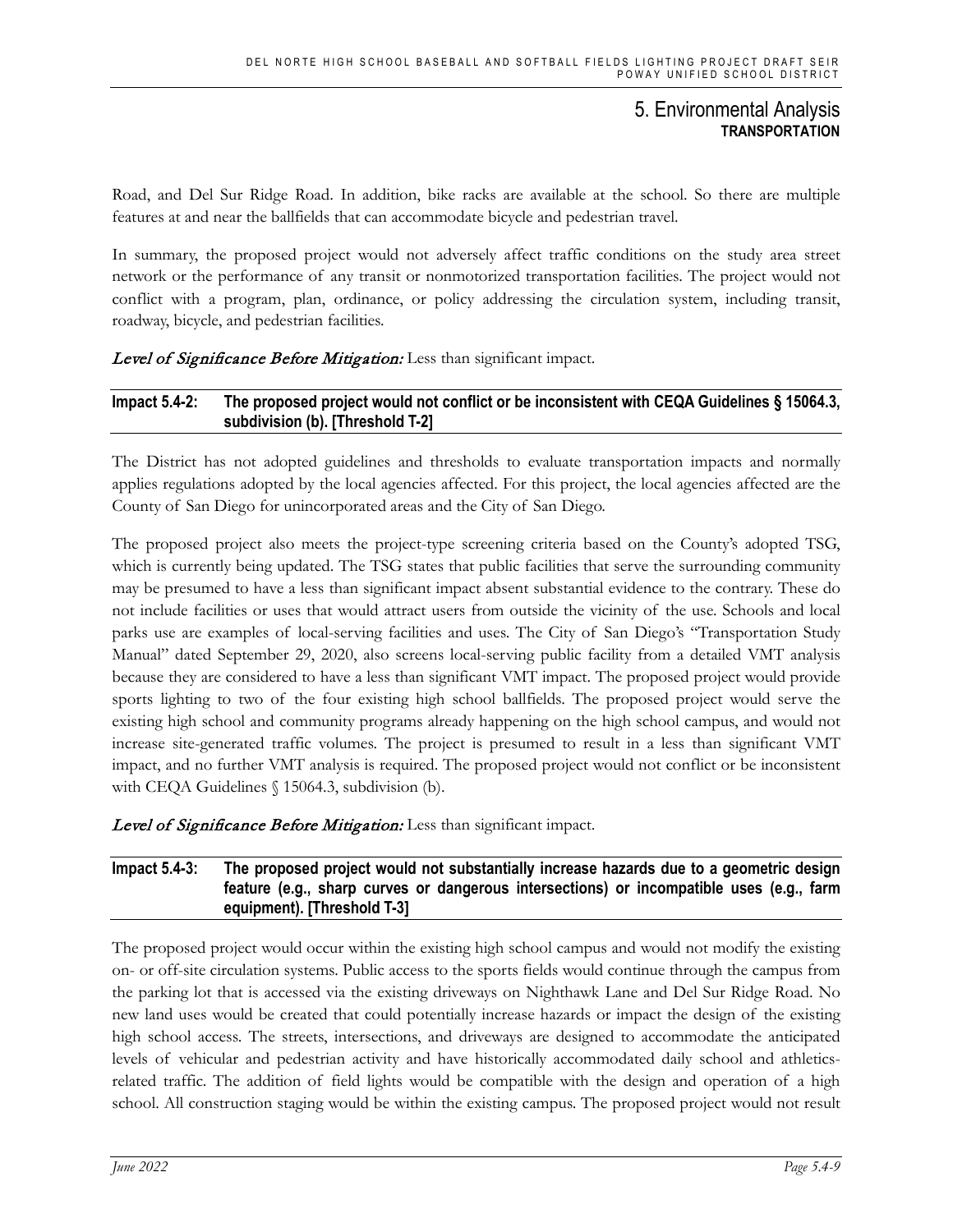in any modifications to the existing access or circulation features at the school or on the surrounding streets. No sharp curves or dangerous intersections would be created due to project implementation. Therefore, there would be no impacts involving increased hazards due to a geometric design feature or incompatible uses.

### Level of Significance Before Mitigation: No impact.

#### **Impact 5.4-4: The proposed project would not result in inadequate emergency access. [Threshold T-4]**

The proposed project would accommodate existing sports programs at the existing high school and would not increase attendance by participants or spectators from existing conditions or affect current capacity of the ballfields. The proposed project would allow practices and games to start later and end later, and no modification to the layout or configuration of the existing ballfield would occur. The emergency and maintenance-use-only access between the varsity baseball and softball fields is an approved project currently under construction and would be completed regardless of the proposed project. This access would not be impacted by the proposed project and would provide adequate emergency access. The path of travel from the existing ballfields demonstrates adequate access and is shown in Appendix E, *Path of Travel Plan*. Additionally, it is anticipated that the sports lighting would not be turned off immediately after practices or games so that cleanup and exit could occur safely.

Level of Significance Before Mitigation: Less than significant impact.

## **5.4.5 Cumulative Impacts**

The proposed project would not substantially change any of the off-site circulation pattern or volumes in the surrounding areas; therefore, it would not conflict with adopted policies, plans, and programs regarding circulation, including public transit, bicycle, and pedestrian facilities. Also, the proposed project is a localserving public facilities project that would result in a less-than-significant VMT impact. Therefore, when combined with other development projects in the city and the county, the proposed project would not result in a conflict with applicable policies and plans and would not result in increased VMT for residents of San Diego city and county. Cumulative transportation impacts would be less than significant.

# **5.4.6 Level of Significance Before Mitigation**

The following impacts would be less than significant: 5.4-1, 5.4-2, 5.4-3, and 5.4-4.

## **5.4.7 Mitigation Measures**

No mitigation measures from the Certified EIR are applicable and no new mitigation measures are required.

## **5.4.8 Level of Significance After Mitigation**

Not applicable.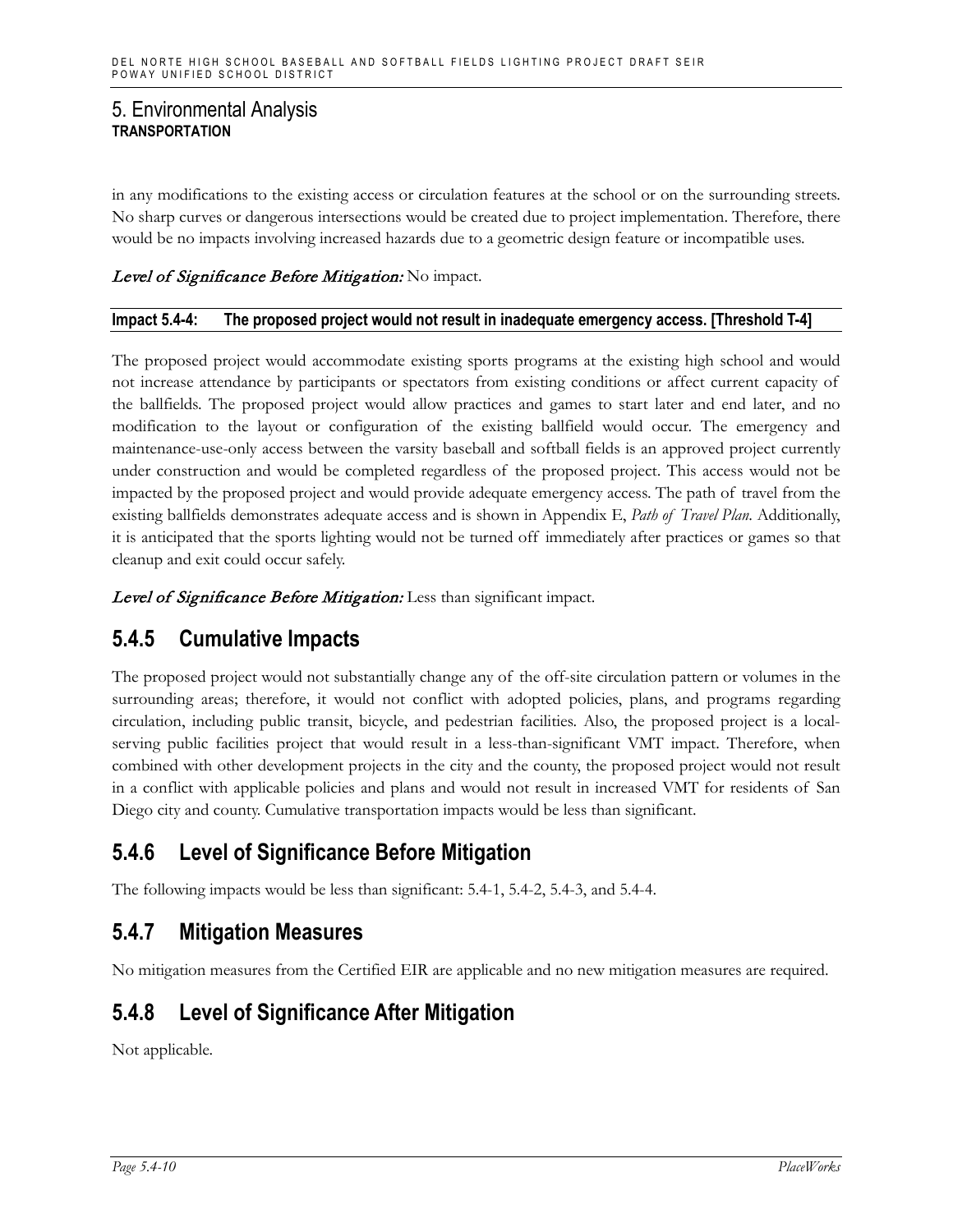# **5.4.9 References**

- San Diego, City of. 2020, September 29. The City of San Diego Transportation Study Manual (TSM). https://www.sandiego.gov/sites/default/files/10-transportation-study-manual.pdf.
- San Diego, County of. 2011, August 3 (updated). County of San Diego General Plan Update Draft EIR. https://www.sandiegocounty.gov/content/sdc/pds/generalplan/GP-EIR.html#EIR.
	- -. 2020, June. Final County of San Diego Transportation Study Guidelines. https://www.sandiegocounty.gov/content/dam/sdc/pds/SB743/COSD%20TSG%20FINAL.pdf.